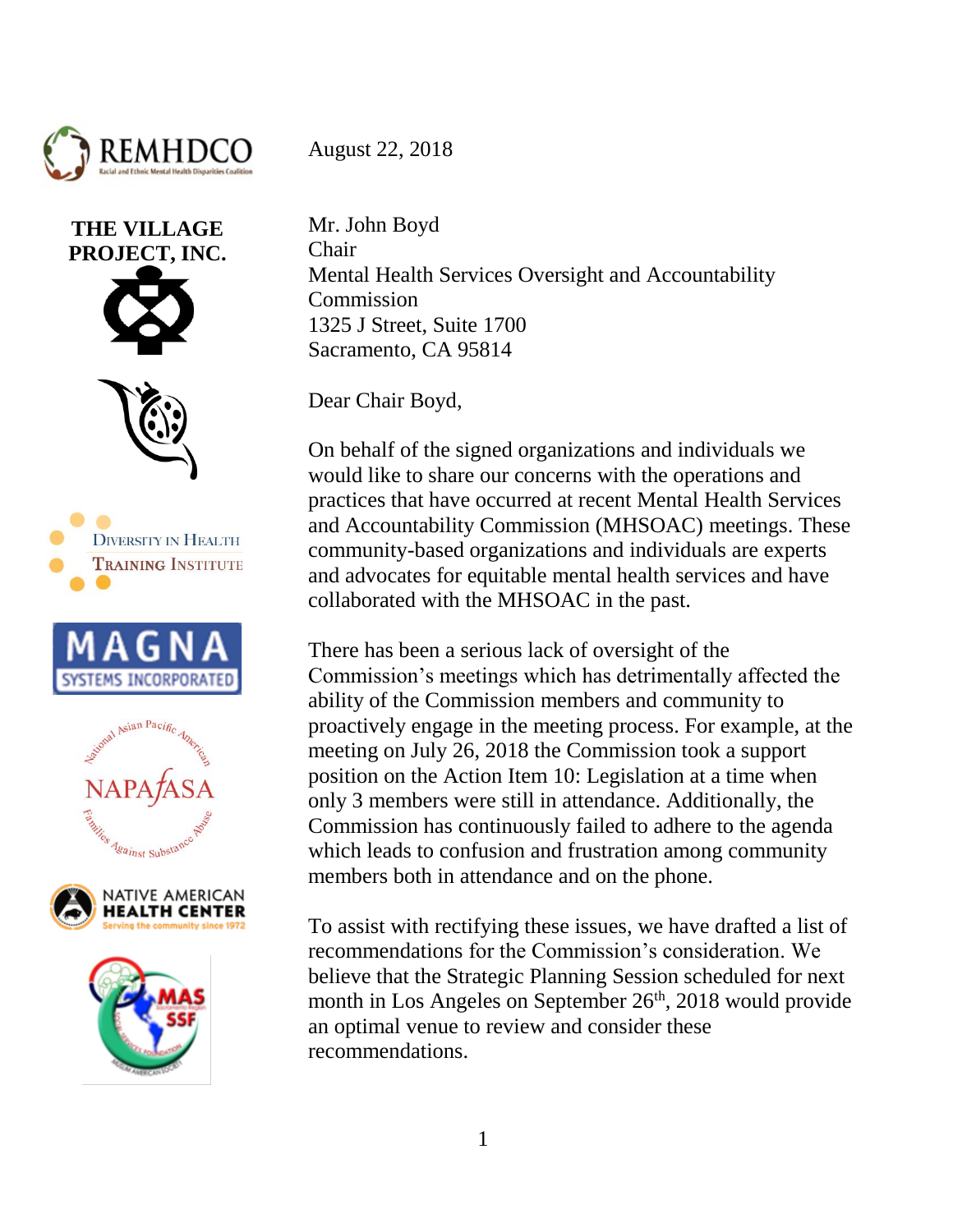These recommendations are based on the spirit of the MHSA which clearly focuses on all aspects of the Act being consumer and family driven, and informed by community stakeholders, including those from underserved communities. A paper that provides more context and explanation of each recommendation is being prepared by our group and will be provided to the MHSOAC at least a week before the September 2018 MHSOAC meeting in Los Angeles.

## We strongly recommend:

- 1. The Commission take up action items on the agenda before informational items, with the exception of the Executive Director's report.
- 2. MHSOAC agenda items not be moved or removed without explanations to the public as to why the item is being moved or removed.
- 3. The Commission not vote on items without a quorum present, unless Commissioners or members of the public express no concerns in regards to that specific item.
- 4. The Commission not vote on items that have not been clearly identified on the agenda, or already specifically discussed at a meeting sponsored by the MHSOAC and open to the public.
- 5. Commissioners with real or potential conflicts of interest acknowledge the conflict publicly when the agenda item is taken up. Commissioners should recuse themselves from discussion and/or voting on the item when appropriate.
- 6. Complex items on the MHSOAC meeting agenda that require a vote or approval be discussed beforehand at either an MHSOAC-sponsored committee meeting or special meeting that is open to the public.
- 7. The MHSOAC re-institute Committee meetings that are open to the public. (An alternative is to have two-day Commission meetings.) If the Commission is to continue involvement with legislation, including the California State Budget, then a Legislative Committee definitely needs to be instituted.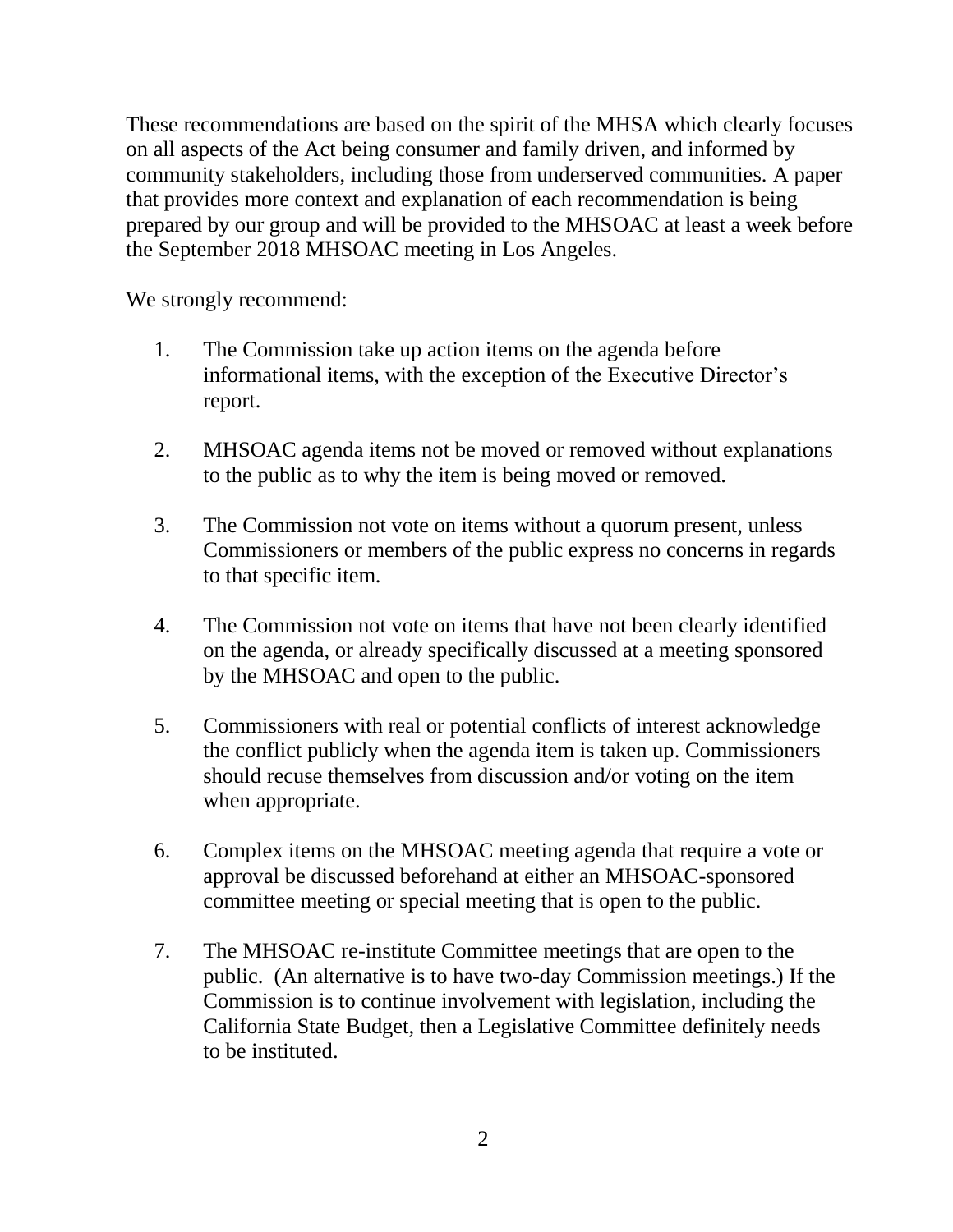- 8. The MHSOAC not move forward with additional special projects (e.g. the Criminal Justice and Mental Health; Schools and Mental Health) that are not required by the law or the legislature unless the MHSOAC has both resources and time to take these on. Technical assistance and approval of County Innovation Plans, development of regulations, etc., should take priority over these special projects.
- 9. The MHSOAC staff not initiate or assist with legislation without knowledge and approval of the Commission as a whole. This includes state budget items.
- 10. Projects for the MHSOAC not be initiated before the Commission as a whole and community stakeholders have the opportunity to provide public comment.
- 11. The MHSOAC not conduct "invitation only" meetings with only certain public stakeholders unless these are announced publicly with the reason why the meeting is limited to those particular stakeholders.
- 12. General technical assistance meetings to counties include public stakeholders and be open to the public.

We look forward to discussing these recommendations with Commissioners and MHSOAC staff at any meetings open to the public including the MHSA Partners Forum.

Sincerely,

States Hiramoto

Stacie Hiramoto, MSW Director, Racial and Ethnic Mental Health Disparities Coalition (REMHDCO)

Darlene Prettyman, RN, OAC Commissioner Emeritus

Mel Mason, LCSW Executive Director, The Village Project, Inc. (Monterey County)